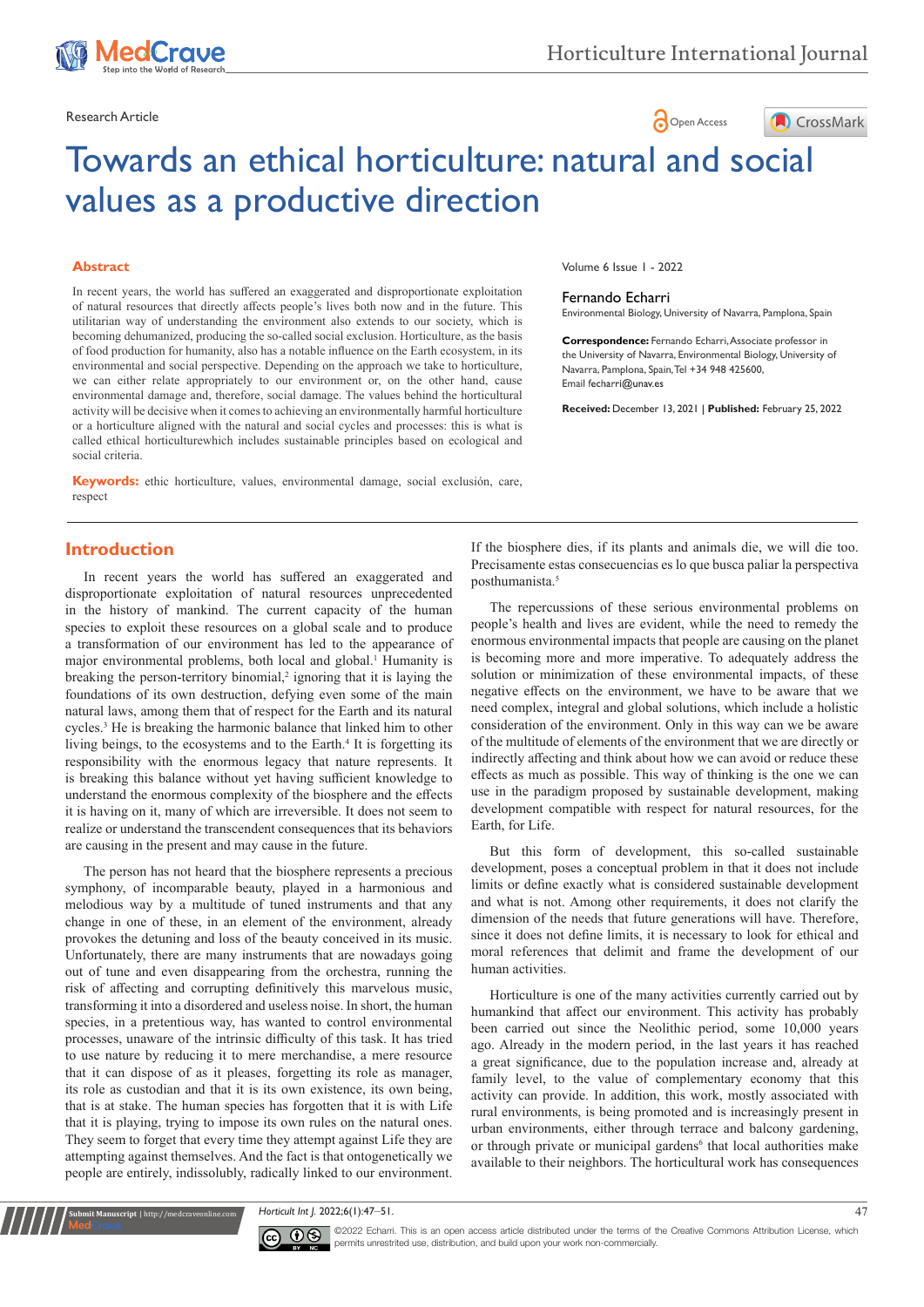*Towards an ethical horticulture: natural and social values as a productive direction* **<sup>48</sup>** Copyright:

on the environment and not only in its creation phase, but also in its production and management phase.

Until now, sustainable development in horticulture was being implemented through the so-called organic horticulture, which implies the exercise of good environmental practices. And that is very good. Taking into account the environment in each and every phase of the creation of the garden and its maintenance can gradually make us move towards a responsible and respectful conscience with our planet and the improvement of our natural resources. These good practices are even affecting the design style of the orchard (for example, using the technique of raised beds). Changing management models of natural resources such as water, through efficient irrigation systems, can gradually improve our environment and, therefore, ourselves.<sup>7</sup>

But it is not enough to be aware of ecological criteria alone. In this person-environment ontogenetic duality, we cannot swing only towards the term environment. We cannot forget the term person. Or at least, we cannot exclude it from the ecological vision. That is why it is a matter of integrating social aspects into horticultural work. It is about including the social, of course, in the ecological, giving it the prominence it deserves.

The way of life of today's Western society, conditioned by a marked neo-liberalism and unbridled consumerism, supported by intense advertising, also causes a series of social problems, possibly more pronounced in the cities. The emergence of a group of socially excluded or at risk of social exclusion in what Novo<sup>1</sup> calls the fourth world, makes it even more urgent to take into account this socialenvironmental problem in all our activities. Therefore, horticulture cannot be oblivious to these problems and must be aware of the great benefits (obviously we are not referring only to economic benefits) that its development can provide to people.

Among these benefits are the environmentalization of cities, creating life where there is none, regenerating degraded spaces, creating welfare spaces that can meet, albeit sometimes partially, some of the needs of people, such as the approach to natural life, providing constructive leisure, physical activity, peace, tranquility, play, joy, contemplation, socialization. Gardens can thus help to rehumanize society, helping to rebuild the binomial person-environment and recover part of the alienation that often the urban environment causes us.

In short, gardens can bring many benefits, as a result of the promotion of values in people.8,9 These values are those that help people to be better, to grow positively, to realize themselves in the best possible way and thus achieve fairer, more balanced and humane societies, defenders of Life in all its dimensions.

With the aim of helping to build a better world that recovers the role played by the environment in people's lives, we want to name and conceptualize with the term *"ethical horticulture" th*e type of horticulture that takes into account both ecological and social aspects in the development of its activity in an integral way. By "integral" we mean everything related to horticultural cultivation throughout its life cycle, both during its creation phase and in its cultivation and management phase. Of course, ethical horticulture is a way to go. It is not intended that from the first minute of the horticultural activity all the creation and management is already perfectly carried out in an ecological and social way. Far from it. It is not easy. Ethical horticulture is a path to follow, where the path is as important as the result. It is also a path of learning, a horticulture open to discover new good practices among all. It is a participative path, where any contribution will be welcome.

We are aware that the term "ethical" may seem pretentious and that sometimes it has been manipulated and used. In our case, we have not wanted to be pretentious, nor to manipulate the term, nor to pass judgment on what is ethical and what is not. Taking this idea to the extreme, it might seem that those who do not carry out the recommendations set out here are not being "ethical". Nothing could be further from our intention. As has been mentioned, the ethical garden is a way of doing things, a resource for forming people that follows a dialogical and participative path that begins here. A path in which there is room for many mistakes and not a few inconsistencies, but which little by little we intend to smooth out in order to work in a more humane scenario.

#### **10 Values of ethical horticulture**

Ethical horticulture, as horticulture that integrates and develops ecological and human aspects, needs to be defined by a code of practice based on ethical principles. Even more so considering the era of moral relativism that reigns in our current western society. It needs to establish criteria and limits that define its field of action and point out the direction to follow in order to set off the "alarms" when we deviate from the path. Ethical horticulture shows us a path to follow that should lead us towards a better coexistence and a better environmental welfare, and, consequently, towards a better social welfare. This would be its purpose: to promote through horticulture a better personal and social welfare, through the exercise of responsibility, care for the environment and care for others.

Through different regulations, such as Council Regulation (EC) 834/2007 of 28 June 2007 on organic production and labeling of organic products, we can collect some principle of organic horticulture that appears in its "consideration I" and also includes social aspects:

"Organic production is a general system of agricultural management and food production that combines the best environmental practices, a high level of biodiversity, the preservation of natural resources, the application of high animal welfare standards and a production in accordance with the preferences of certain consumers for products obtained from natural substances and processes. Thus, organic production methods exercise a dual social role, providing, on the one hand, organic products to a specific market that responds to consumer demand and, on the other hand, public goods that contribute to environmental protection, animal welfare and rural development."

Based on this idea, and already in the case of horticultural production, ethical horticulture should be based on a ladder of environmental and social values that propose a code of conduct, a set of good ethical practices, which direct us towards this personal fulfillment and social welfare. These values should frame the main strategies, guidelines and actions of the different tasks carried out in horticulture. They should also be considered integrally in all phases of the horticultural activity: from the phase of realization of a creative project to the production and management phase. Specifically, 10 of them have been chosen, those considered the most important, which are presented in the following paragraphs. These principles and values are not presented here as if they were abstract and unattainable entities. They are not just theoretical values, but require putting them into practice. It is through concrete actions, through daily practice, that we will internalize and develop these values. As will be seen, the proposed values are not new. They are well known. As Camps (2013) says: "It is not a matter of talking about new values, but about the usual ones, but adapted to today's situations."

### **Responsibility**

It is considered as the cornerstone, the key piece, in the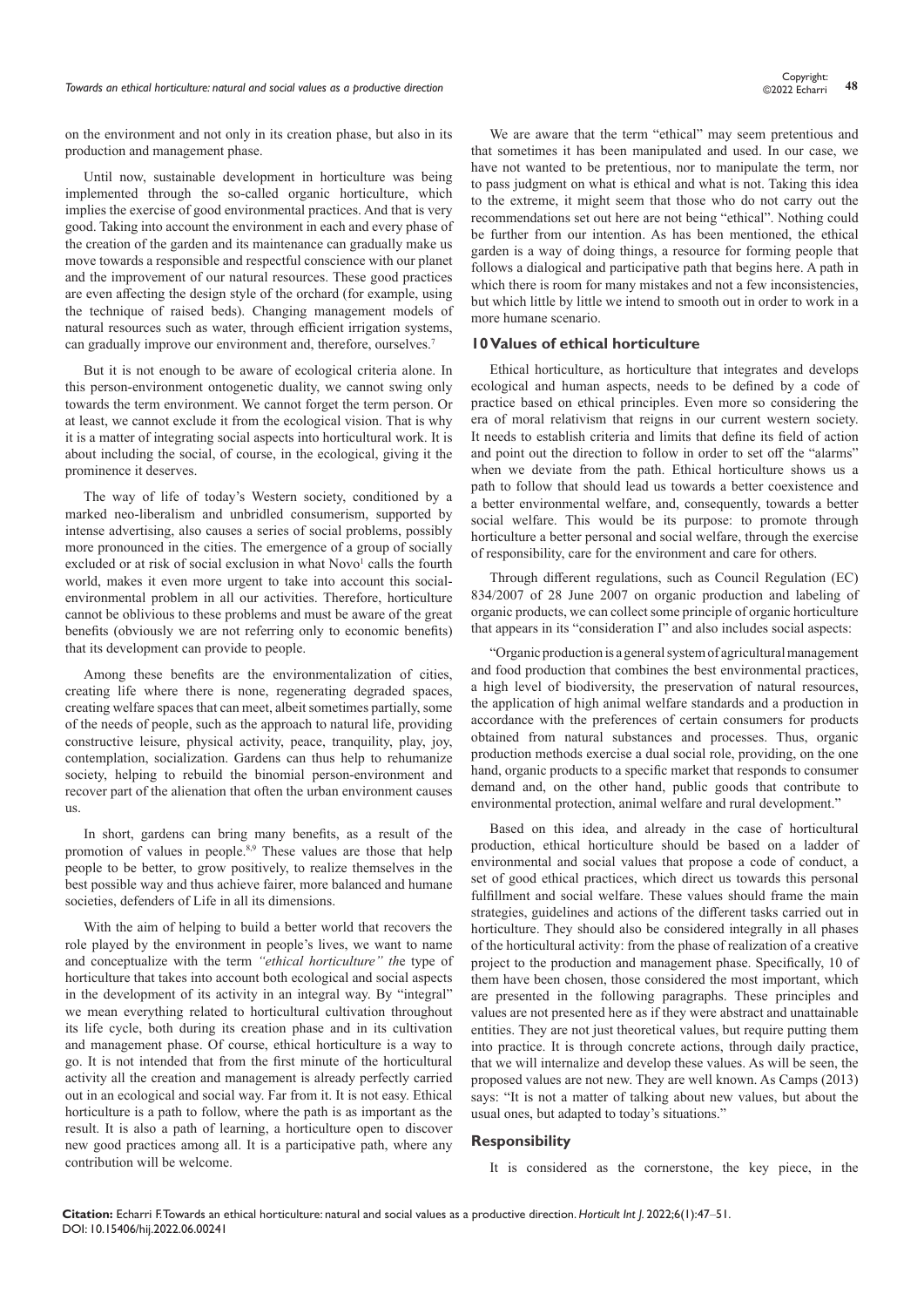development of ethical horticulture. Responsibility for what one should do, whether it is an institution, a company or an individual, is one of the main drivers of change and includes both environmental and social responsibility through empathy.

#### **Respect**

The second key piece. Understood as "consideration for the other", it frames us and facilitates the path to follow in ethical horticulture, setting off an alarm when we stray from the right path. This respect is focused on the person and also on nature and all its life forms.

#### **Freedom**

Of course, responsibility and respect can only be exercised in a context of freedom, a fundamental value and definitive condition for the development of the person, to give the best that we can give of ourselves, to reach full maturity. People's freedom is concretized and exercised in decision making, taking into account ecological and social ethics.

#### **Equality**

This is another fundamental value to be applied in ethical horticulture. Equal dignity among people, regardless of their gender and abilities. This is why this type of horticulture must serve to integrate people. It must propose the integration of any type of collective, aware that we cannot pretend to improve the biodiversity of the planet if we do not previously understand the value of human diversity. Therefore, within the differences that each group and each person presents, the presence of a diversity of gardeners is promoted in this type of horticulture, so as to include disadvantaged groups such as physical or mental or social disabilities, as well as taking into account the gender perspective.

#### **Participation**

Possibly developed through the horticultural tasks that require teamwork and through the activities that can be developed in the garden, it is also considered a fundamental value to foster a sense of community among people, which is necessary to advance in the solution of our environmental and social problems.

#### **Solidarity**

This value can give meaning to many of the actions carried out during its practice. For example, if it is decided to save water by installing drip irrigation, it is convenient to know the reasons why it is being done. Saving water is being done out of respect for water, out of respect for the living beings that need water, but also out of solidarity towards people, either in our society or in other parts of the world, who lack this precious liquid. In addition, of course, we do it for ourselves, as we grow personally in the value of responsibility, respect and solidarity. We are becoming better people. Yes, also by saving water. That is why we must always save water.

#### **Love**

Love for living beings, for the Earth and for others must also be present in the actions of ethical horticulture. Obviously, it appears in the context of respect. Love reinforces respect for otherness. It is the main motive that sustains us, a great engine of change of behaviors and attitudes. If well focused, it can encourage the acquisition of ethical habits, both environmental and social.

#### **Transparency**

Transparency, in order to show society the correspondence

between what we think and what we say and do, implies the public communication to society of data concerning the activity of the entity that develops the gardening work: institution, company, training center, non-profit entity, individuals, etc. It means not being afraid to explain to society what we do and how we do it, aware of acting in an ethically correct way.

#### **Coherence**

Consistency between what we think, what we say and what we do is a key value of ethical horticulture Consistency means including in the mission of the organization the promotion and practice of ethical horticulture, so that the institution makes explicit its commitment to this type of horticulture. Once the commitment has been established in its mission, the exercise of coherence is not an easy task. There are many tasks in which this value appears. Coherence with the preservation of the environment, with non-pollution, with respect for life, is sometimes not easy to carry out. Sometimes the coherence to combine productive yields with the promotion of social inclusion of the most disadvantaged groups is not easy either.

### **Care**

We could understand care as the sum of respect and love.<sup>10</sup> It is the ideal value, since it makes us aware in all our actions of the duty we have with the Earth, with others and with ourselves.

#### **18 Characteristics of ethical horticulture**

Based on the rationale and values presented so far, we can frame some of the main characteristics of ethical horticulture. Specifically, 18 are presented. It is important to clarify here that they are formulated as trends to be considered. Ethical horticulture is not an "all or nothing", it implies a path to be followed. It is not easy to be consistent with all its principles and values, but it is convenient to take them into account to gradually move towards the ethical garden. These characteristics are:

#### **Encounter person-environment**

Ethical horticulture seeks to facilitate the encounter of the person with the environment, aware of the benefits that nature can provide to people, including promoting their well-being, rest, recreation, joy and happiness.

#### **Promotion of environment**

It is oriented towards the conservation and promotion of the environment. This means that it is configured in the spirit of maintaining existing life and allowing the regeneration of new life whenever possible. For this reason, it will avoid the destruction of native natural ecosystems and will seek the environmentalization, through the promotion of orchards and green areas in degraded or urbanized areas.

#### **Reduction of environmental impact**

It tends to avoid or reduce the negative environmental impact caused by both the creation of orchards and their use, including maintenance work. On the contrary, it tends to enhance the positive environmental aspects that their creation and maintenance can cause in the environment and in people.

#### **Innovation**

Ethical horticulture is creative and open to new proposals and techniques of management, creation and maintenance that take into account social and environmental criteria. It is not closed to anything,

**Citation:** Echarri F. Towards an ethical horticulture: natural and social values as a productive direction. *Horticult Int J.* 2022;6(1):47‒51. DOI: [10.15406/hij.2022.06.00241](https://doi.org/10.15406/hij.2022.06.00241)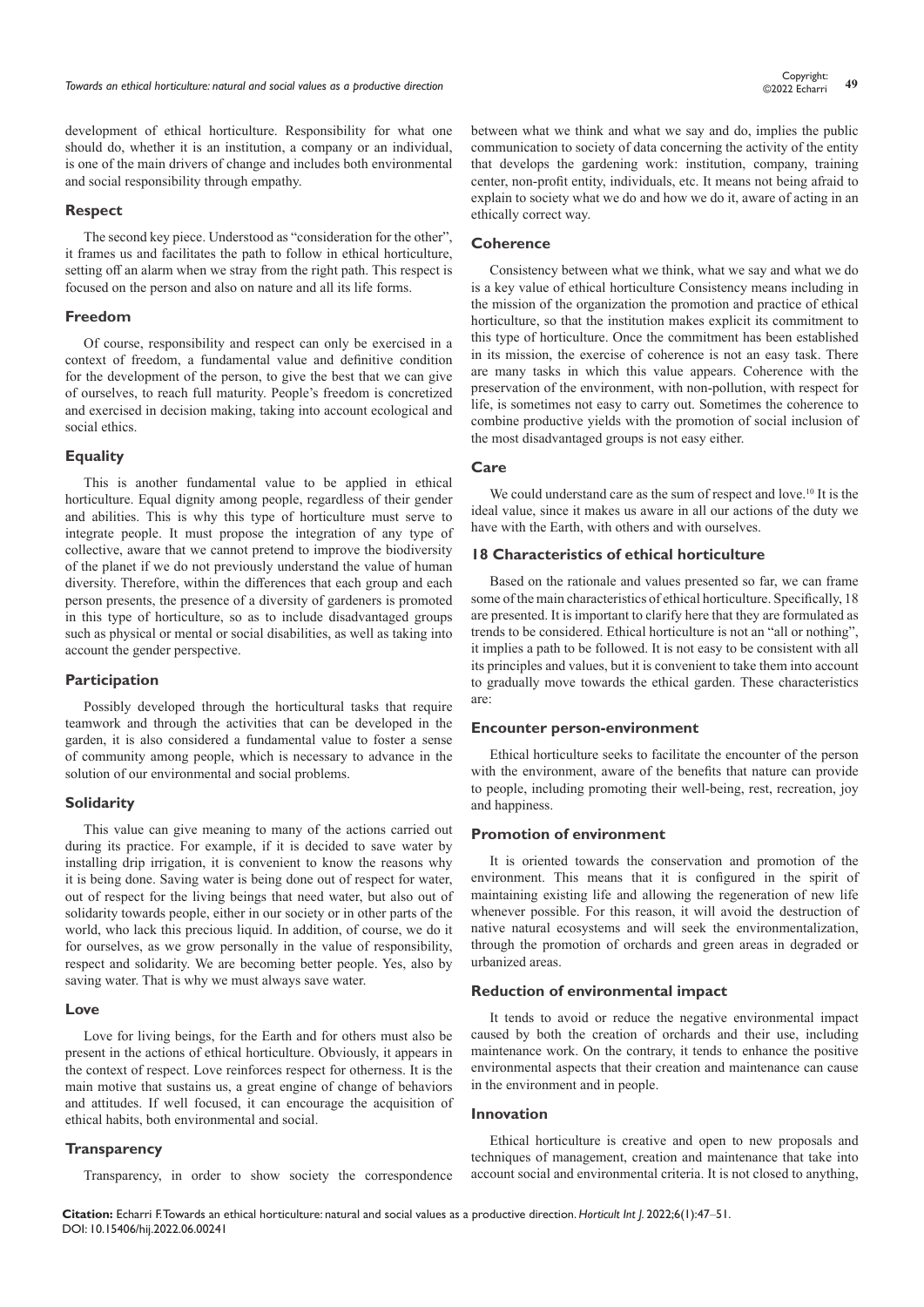nor does it renounce anything. It rethinks already accepted models and techniques and is not prejudiced or afraid of change. But in the same way, it recovers and uses traditional systems and techniques, many of them already forgotten by modern horticulture, adapting them to the new times.

#### **Orchard as an ecosystem**

He considers the garden, right from the design phase, as a mature ecosystem that will be reached over the years. Therefore, it is not in a hurry to achieve its aesthetic, environmental and social objectives. The design of orchards will be carried out taking into account the naturalization of the orchard.

#### **Autochthonous species**

Try to work with native species, aware that they are the most adapted to the soil<sup>11</sup> and climate of the orchard and, therefore, once established, they are likely to live better and longer, needing less care and inputs than non-native species. By using native species we are helping to conserve the genetic heritage.

#### **Increased biodiversity**

It tries to preserve the animal and plant species found in the place where the orchard will be implanted, whatever their group of belonging. It also promotes the increase of plant and animal biodiversity, so it will try to make designs that facilitate this task. It should avoid the monospecific and tend to the use of the maximum number of plant species. It should increase the number of different strata, sizes, niches, which can accommodate a greater number of animal species: birds, bees, insects, soil and plant fauna, micro-mammals, etc., aware of the ecological balance that can be achieved in a mature orchard, taking into account the role that each element plays in the orchard ecosystem.

#### **Natural disease control**

Relativizes plant diseases, attempting the prevention and natural phytosanitary regulation of diseases, the control of pests, various infectious agents and phytophagous populations. Additional fertilizers, soil conditioners and phytosanitary products should only be used if they are compatible with the objectives and principles of organic production.

#### **Integrated water management**

An attempt will be made to manage water in an integrated manner, considering the reduction and optimization of water consumption.

#### **Soil care**

Is considered fundamental. Soil is the great forgotten part of ecosystems. That is why ethical horticulture respects it and takes great care not to destroy or contaminate it, trying to preserve its fertility and the biological activity that develops in it. Therefore, ethical horticulture should contribute to maintaining and increasing soil fertility and preventing soil erosion. Plants should preferably be nourished by the soil ecosystem rather than by soluble fertilizers added to the soil. Therefore, management techniques such as appropriate crop rotation will be used.

#### **Natural resources**

It will try to be based on renewable resources. Aims to reduce and optimize the use of resources and energy, aware of the environmental cost that the production and use of these resources can cause. It pays special attention to natural resources, trying to conserve and optimize

their use. Therefore, it will try to rely on renewable resources integrated in local agricultural systems. To minimize the use of non-renewable resources, waste and by-products of plant and animal origin must be recycled by replenishing nutrients in the soil.

#### **Responsible management of waste, spills and emissions**

The management of waste, spills and emissions must be carried out responsibly, taking into account respect for the environment. For this reason, their minimization will be sought. As far as possible, we will tend to reuse them and, as a last resort, to recycle them.

#### **Fostering local development**

It will try to promote local, endogenous development, in such a way that it will try to seek local suppliers, trying to minimize the transportation of products.

#### **Promotion of Corporate Social Responsibility**

It incorporates the Corporate Social Responsibility (CSR) of companies, local entities and various entities in order to carry it out. It includes in its management, if possible, from the conception of the project, disadvantaged groups, physically, mentally or socially handicapped.

#### **Prevent occupational risks**

Incorporates occupational risk prevention in the orchard.

#### **Equality**

It takes into account the equality of people, gender equality among others, both in its design and in the maintenance work to be carried out.

#### **Socialization**

It provides an added value to the orchards to serve as a scenario of socio-cultural revitalization of the community, as a space for socialization.

### **Environmental Education**

Promotes environmental education of the population.<sup>12</sup> Education is considered a fundamental factor in favoring people's understanding of the importance of the environment in our lives. Through horticulture, through the knowledge of gardens, we can help people to interact with the environment and thus become aware of the need for its conservation.

#### **Ethic horticulture and Sustainable Development Goals**

Due to its values and characteristics, ethical horticulture is linked to the sustainable development goals proposed by the UN for 2030.<sup>13</sup> Specifically, it is specifically aligned with the following objectives:

- I. 2: End hunger, achieve food security and improved nutrition and promote sustainable agriculture.
- II. 3: Ensure healthy lives and promote wellJbeing for all at all ages.
- III. 5: Achieve gender equality and empower all women and girls.
- IV. 11: Make cities and human settlements inclusive, safe, resilient and sustainable.
- V. 12 Ensure sustainable consumption and production patterns.
- VI. It is transversally aligned with the rest of the objectives.